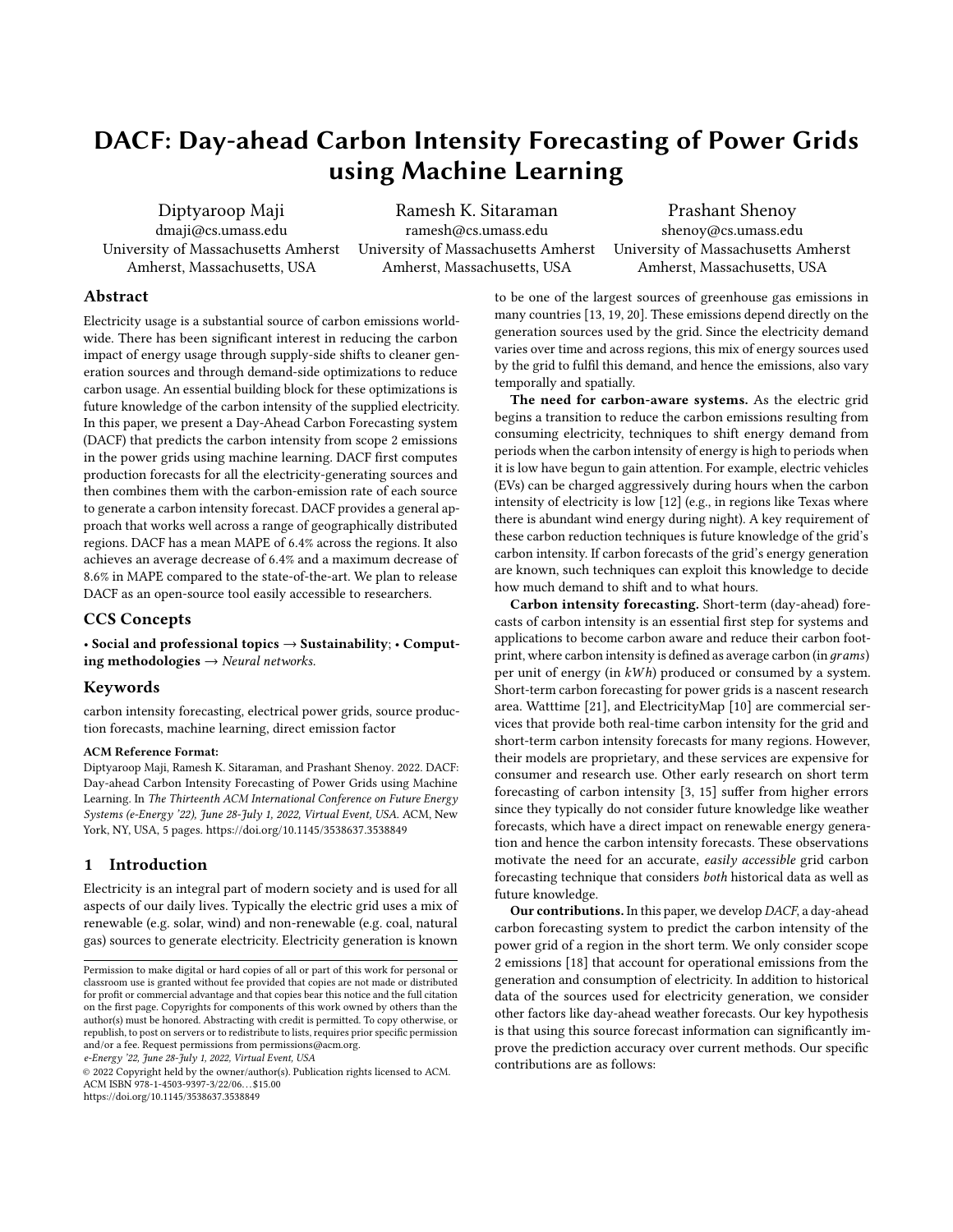1) Model accuracy and robustness. We evaluate our model in power grids of six regions across the US and Europe. DACF has Mean Absolute Percentage Error (MAPE) of 6.4% on average across all regions. Thus, our model is accurate and robust across geographically distributed regions. We claim that DACF can be used in any region with minimal changes to get good day-ahead carbon intensity forecasts. It also achieves an average MAPE decrease of 6.4% over the state-of-the-art.

2) Open-source tool. We release DACF as an open-source tool that can be easily accessed by researchers and practitioners to include carbon predictions in carbon reduction optimizations $^1$  $^1$ .

#### 2 Background

In this section, we provide background on power distribution grids, carbon intensity of energy, and its temporal and spatial variations.

Power distribution grids. The electric grid in any region consists of a complex network of power plants, generator stations, transmission lines and distribution centers. In general, there are system operators who are in charge of managing the power grid and supplying electricity to match the current demand. Typically, the mix of sources generating electricity in a region's power grid at any instant is governed by several factors — current electricity demand, availability of a source in that region at that time, cost of generating electricity using a specific source, etc. Consequently, the source mix and the carbon emission vary from region to region and across time.

Average carbon intensity. Each energy source generating electricity emits a certain amount of carbon per unit of electricity generated, which we refer to as that source's direct carbon-emission rate (in  $g/kWh$ ). Since we account only for scope 2 emissions, we follow the median carbon-emission rate due to direct emissions that only include operational emissions when a source is converted to electricity. The rate for each source is specified in [\[7,](#page-4-10) [8\]](#page-4-11). In some cases, the generation source is unknown; we assume such sources (labelled as "other") are non-renewable by default. Table [1](#page-1-1) shows the direct carbon-emission rate of the sources (in  $g/kWh$ ) generating electricity in various regions. Renewable sources include solar, wind, hydro, geothermal and biomass.

<span id="page-1-1"></span>

| Coal | Oil | <b>Natural</b><br>gas | Renewables +<br><b>Nuclear</b> | Other |
|------|-----|-----------------------|--------------------------------|-------|
| 760  | 406 | 370                   |                                | 575   |

Table 1: Carbon-emission rate  $(g/kWh)$  for different sources

Mathematically, we determine the average carbon intensity (in  $g/kWh$ ) of a region at a particular time using the equation below:

<span id="page-1-3"></span>
$$
C_{avg} = \frac{\sum (E_i * CR_i)}{\sum E_i} \tag{1}
$$

where  $E_i$  is the electricity generated (MW) by a Source  $i \& CR_i$  is the carbon-emission rate  $(q/kWh)$  for that source.

#### 2.1 Carbon intensity variability

In this paper, we consider six geographically distributed regions across the US and Europe, as follows:

- US: California (CA), Pennsylvania-Jersey-Maryland (PJM), Texas (TX), New England (NE).
- Europe: Sweden (SE), Germany (DE).

<span id="page-1-2"></span>

| Region     | Fossil fuel (%) | Renewables<br>(%) | Avg. Carbon<br>Intensity<br>(g/kWh) |
|------------|-----------------|-------------------|-------------------------------------|
| <b>CA</b>  | 53.6            | 34.6              | 200.62                              |
| <b>PJM</b> | 60.4            | 5.2               | 295.98                              |
| <b>TX</b>  | 63.7            | 25.2              | 301.86                              |
| <b>NE</b>  | 60.4            | 11.9              | 231.95                              |
| SE.        | 6.9             | 63.2              | 39.79                               |
| DE         | 38.3            | 49.1              | 241.54                              |

Spatial variability. We compute Table [2](#page-1-2) from the datasets we have used and from Table [1.](#page-1-1) Table [2](#page-1-2) shows the correlation between the percentage of electricity generated by non-renewables and the annual average carbon intensity in a region. We see that carbon intensity varies spatially across countries and regions. In general, regions with a higher dependence on fossil fuels have a higher average carbon intensity than those with a high percentage of renewables.

Temporal variability. Even within a region, the fraction of each energy source contributing to electricity generation varies over time. For example, solar energy may be abundant during the day but will not be present during the night. So, carbon intensity will be less during the day when more solar energy is available than during the night for a given electricity demand. Consequently, the average carbon intensity also varies temporally.

<span id="page-1-4"></span>

Figure 1: DACF architecture. "Historical" denotes past 24 hours. "Day-ahead" denotes the next 24 hours. CI formula is the formula to get avg. carbon intensity (refer Eq. [1\)](#page-1-3)

#### 3 DACF system architecture

In this section, we describe DACF, our system for forecasting the average hourly carbon intensity of the power grid of a region for the next 24 hours, given the carbon-emission rate of each source generating electricity, hourly electricity source mix for the last 24 hours, and the day-ahead weather forecast. Fig. [1](#page-1-4) shows the system architecture. For simplicity, we introduce the following terms that we will use throughout the paper:

- Historical source production: Hourly electricity generated (in  $MW$ ) by a source in the past 24 hours.
- Source production forecast: Hourly predicted day-ahead electricity generation by a source (in  $MW$ ).

DACF is based on three key insights. First, it does not rely only on historical data for making predictions. Instead, it incorporates

<span id="page-1-0"></span><sup>1</sup><https://github.com/UMass-LIDS/DACF>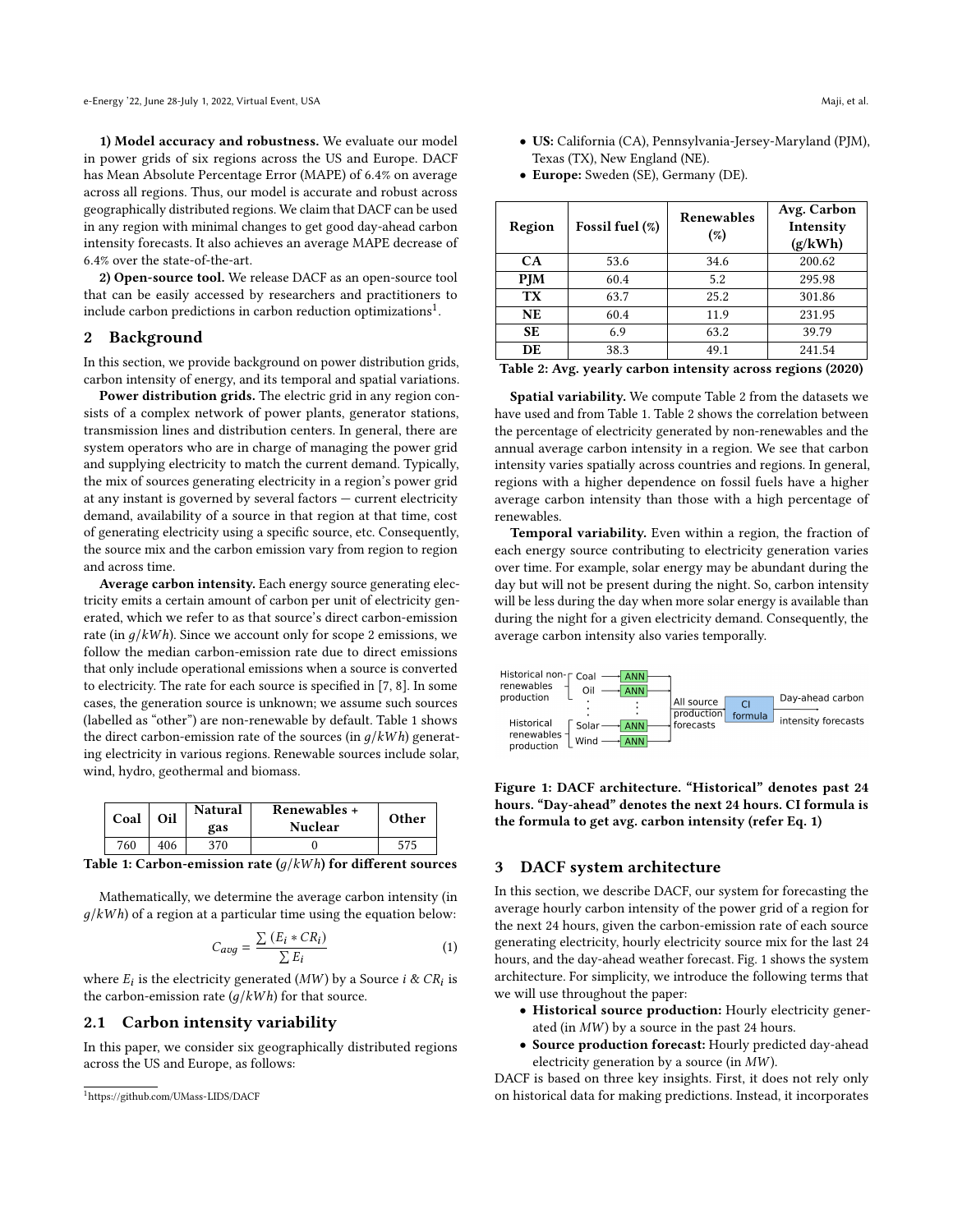DACF: Day-ahead Carbon Intensity Forecasting of Power Grids using Machine Learning e-Energy '22, June 28-July 1, 2022, Virtual Event, USA

future knowledge like weather forecasts to obtain individual source production forecasts and uses those to derive the carbon intensity forecasts. Second, when using historical data, DACF considers both long-term (e.g., seasonal) and short-term (e.g., hourly) patterns when making source production forecasts. Finally, DACF incorporates deep learning techniques for forecasting.

DACF uses individual forecasting models to predict electricity generated by each renewable (e.g., solar and wind) and nonrenewable (e.g., coal and natural gas) sources. While DACF currently uses machine learning models for these individual forecasts, its "plug and play" architecture allows any individual forecasting model to be replaced with a different type of forecasting model. If any such forecasts are already available publicly (for example, solar and wind forecasts are available in [\[5\]](#page-4-12) for California), our architecture enables such predictions to be used as an alternative to using our models. Indeed, as such forecasts improve with the design of better models (e.g., a better wind forecasting model), DACF can progressively better its own overall carbon forecast.

Specifically, we consider the historical source production for each source as input, and output the source production forecast for each source individually. Then, we apply Eq. [1](#page-1-3) on those source production forecasts to get the carbon intensity forecast.

#### 3.1 Obtaining source production forecasts

We employ Artificial Neural Network (ANN) models to get the source production forecasts for all sources. Fig. [2](#page-2-0) shows our ANN architecture.

<span id="page-2-0"></span>

Figure 2: ANN model design and architecture

We consider the following sources of electricity:

• Non-renewable: Coal, natural gas, oil, nuclear, other.

• Renewable: Solar, wind, hydro, geothermal, biomass.

Each region uses a subset of the above sources for generating electricity. We take one source at a time from the relevant subset and consider the following factors as input to the ANN models:

1) Historical source production. We already have the hourly historical electricity generation by various sources for each region.

2) Date and time features. For all sources, we also add date and time-related features to the ANN model to capture any daily and seasonal trends in the data. Date and time-related features include hour of the day, hour of the year, and whether the current day is a weekday or a weekend.

3) Day-ahead weather forecasts. Weather conditions affect renewable generation and hence the day-ahead carbon intensity. For example, more wind speed correlates with more electricity

generation from wind. Consequently, we use day-ahead weather forecasts as features to predict source production forecasts for renewable sources (solar, wind, and hydro). We use wind speed (in  $m/s$ , temperature (in K), dewpoint temperature (in K), downward short-wave radiation flux (in  $W/m^2$ , also known as solar irradiance), and total precipitation (in  $kg/m^2$ ) as the weather variables.

## 3.2 Applicability across regions

We now discuss the generality of our approach. DACF's plug and play architecture and a generalized approach of individually predicting forecast for each source provide sufficient flexibility to be used in power grids of regions worldwide, despite notable differences in source mix across such power grids. While DACF needs to be retrained with the training data for a particular region, our evaluation shows that DACF works well across geographically distributed regions without changing the model hyperparameters.

## 3.3 Open-source implementation

DACF is implemented in Python. We use Keras [\[6\]](#page-4-13) and Tensorflow [\[1\]](#page-4-14) for implementing the ANN models. Our datasets and code are publicly available at <https://github.com/UMass-LIDS/DACF>. We hope researchers and practitioners can easily use it to incorporate carbon intensity predictions into carbon optimization problems.

# 4 Empirical evaluation

We now evaluate the forecast performance of DACF. We show how DACF performs across power grids of several geographically distributed regions. We also compare our approach with other methods and show that DACF is more accurate than the current state-of-the-art.

## 4.1 Experimental methodology

Datasets. Table [3](#page-2-1) lists the data sources for the six regions we have considered in this paper. We obtain any source production forecasts not available publicly using our ANN models.

<span id="page-2-1"></span>

| Region          | <b>Historical</b><br>source<br>production | Solar/Wind<br>forecasts | Weather<br>forecasts            |  |
|-----------------|-------------------------------------------|-------------------------|---------------------------------|--|
| <b>CA</b>       | EIA $[2]$                                 | OASIS [5]               |                                 |  |
| PJM, TX, NE     |                                           | N/A                     | <b>NCEP GFS</b><br>ds084.1 [17] |  |
| <b>SE</b><br>DE | ENTSOE <sup>[11]</sup>                    | ENTSOE <sup>[11]</sup>  |                                 |  |

Table 3: Data sources

Weather data aggregation. The bounding box for any region is publicly available at [\[9\]](#page-4-18). We follow the weighted average method suggested in [\[16\]](#page-4-19) to aggregate the weather data across a region, where the weights are the earth area covered by each latitudelongitude grid.

Model training and testing. We consider a three-year period (2019 – 2021) for training DACF and predicting average grid carbon intensity. The data is in hourly granularity. If any value is missing, we assume that the conditions are the same as the previous hour and copy over the value from the previous row in the dataset. For each source, we re-train the ANN models every six months. We use the predictions of the last six months of 2021 for testing.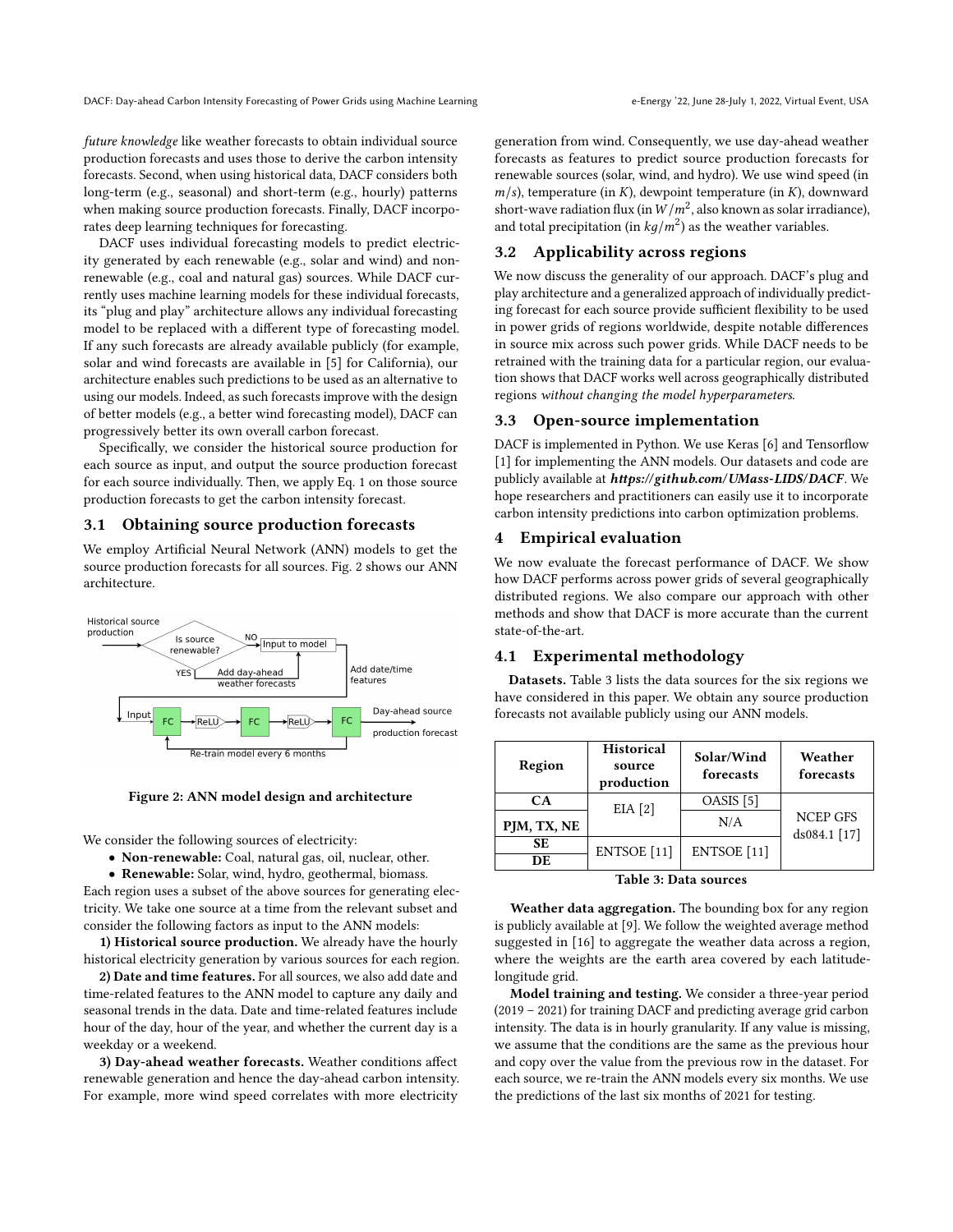We use Root Mean Square Error (RMSE) as the loss function to minimize during training. We implement early-stopping and modelcheckpointing mechanisms to avoid overfitting and get the besttrained model. We use Mean Absolute Percentage Error (MAPE) for evaluating DACF performance.

#### 4.2 DACF performance across regions

We evaluate the prediction errors across the six geographically distributed regions in terms of MAPE. Fig. [3](#page-3-0) shows a 3-day time series for the actual and predicted carbon intensities of the power grid in California. We see that DACF follows the actual pattern and is able to match the unpredictability in the time series.

<span id="page-3-0"></span>

Figure 3: DACF predictions closely match actual values for California, following the diurnal pattern of lower carbon intensities during the day when solar production is high

<span id="page-3-1"></span>

| Region     | Mean | Median | 90th per-<br>centile | 95th per-<br>centile |
|------------|------|--------|----------------------|----------------------|
| CA         | 7.41 | 6.30   | 12.21                | 14.04                |
| <b>PIM</b> | 3.30 | 2.71   | 5.80                 | 6.89                 |
| <b>TX</b>  | 8.05 | 6.40   | 14.55                | 20.76                |
| <b>NE</b>  | 4.44 | 3.51   | 8.35                 | 9.75                 |
| SE.        | 6.47 | 5.14   | 11.39                | 14.32                |
| DE         | 9.08 | 6.44   | 19.84                | 24.86                |

Table 4: DACF performance across regions (MAPE)

Table [4](#page-3-1) list the mean and percentile MAPE values over the whole test period for all the regions. DACF performs well across all the regions, with the mean MAPE of 9.08% in the worst case. On average, DACF has a MAPE of 6.4% across the regions.

#### 4.3 Comparing DACF with state-of-the-art

We now compare DACF with the model proposed by Leerbeck et al. [\[14\]](#page-4-20) (labelled as SOTA), which is a non-proprietary state-of-the-art method. They use historical source production, weather forecasts and solar/wind production forecasts to predict day-ahead carbon intensities. They also use a combination of linear regression and splines for forecasting, and ARIMA for residual correction. Since the code is not publicly available, we develop our own implementation that incorporates the main elements of their approach that is based on linear regression but without non-renewable source production forecasts. Additionally, Leerbeck et al. [\[14\]](#page-4-20) use lifecycle

(operational and infrastructural) emission rates for their carbon intensities. However, we use a representative implementation to forecast carbon intensities using direct (only operational) emission rates to perform a fair comparison with our approach.

<span id="page-3-2"></span>Other efforts on forecasting short-term carbon intensities [\[3,](#page-4-7) [15\]](#page-4-8) consider only historical source production data and have higher prediction errors than SOTA [\[14\]](#page-4-20), and hence are excluded for brevity.

| Region          | <b>SOTA</b> | <b>DACF</b> |
|-----------------|-------------|-------------|
| <b>CA</b>       | 7.94        | 7.41        |
| <b>PJM</b>      | 3.59        | 3.30        |
| TX <sup>-</sup> | 8.19        | 8.05        |
| <b>NE</b>       | 4.86        | 4.44        |
| <b>SE</b>       | 6.80        | 6.47        |
| DE              | 9.91        | 9.08        |

Table 5: DACF outperforms the state-of-the-art (SOTA)

Table [5](#page-3-2) compares DACF with SOTA in terms of average MAPE across all the regions. We see that DACF outperforms SOTA and achieves an average decrease of 6.4% and a maximum reduction of 8.6% in MAPE in comparison with the state-of-the-art.

### 5 Related Work

National Grid ESO [\[4\]](#page-4-21) provides free APIs for short-term carbon intensity forecasts (using direct emissions) in the UK, but neither their model nor the data are publicly available and hence cannot be used in another region. Tomorrow's *ElectricityMap* [\[10\]](#page-4-6), and Watttime [\[21\]](#page-4-5) provide short-term carbon intensity forecasts for many regions. However, their forecast data is proprietary and is only available at a cost which is too high for most consumers and researchers. Leerbeck et al. [\[14\]](#page-4-20) use *ElectricityMap's* [\[10\]](#page-4-6) proprietary data and consider lifecycle (operational and infrastructural) emission factors for predicting carbon intensity, which is not applicable if we only account for scope 2 emissions [\[18\]](#page-4-9). They also do not consider non-renewable source production forecasts as features. Lowry [\[15\]](#page-4-8) and Bokde et al. [\[3\]](#page-4-7) use statistical methods to get carbon intensity forecasts. However, both these works only consider historical data to get the predictions, whereas we include future knowledge also.

#### 6 Conclusions

In this paper, we presented DACF, an open-source system for dayahead predictions of the grid's carbon intensity. DACF obtains source production forecasts for each source generating electricity in the power grid of a region and computes the carbon intensity forecast using Eq. [1.](#page-1-3) DACF has a mean MAPE of 6.4% across the regions. It also achieves an average decrease of 6.4% and a maximum decrease of 8.6% in MAPE over the state-of-the-art. Further, its plugand-play framework and a general approach enable it to work well across a range of geographically distributed regions. As future work, we plan to extend DACF to incorporate the impact of energy exchange between regions, provide forecasts based on both lifecycle and direct emission rates, and provide multi-day forecasts.

#### Acknowledgments

This work is supported in part by NSF grants 2105494, 2021693, and 2020888, and a grant from VMware.